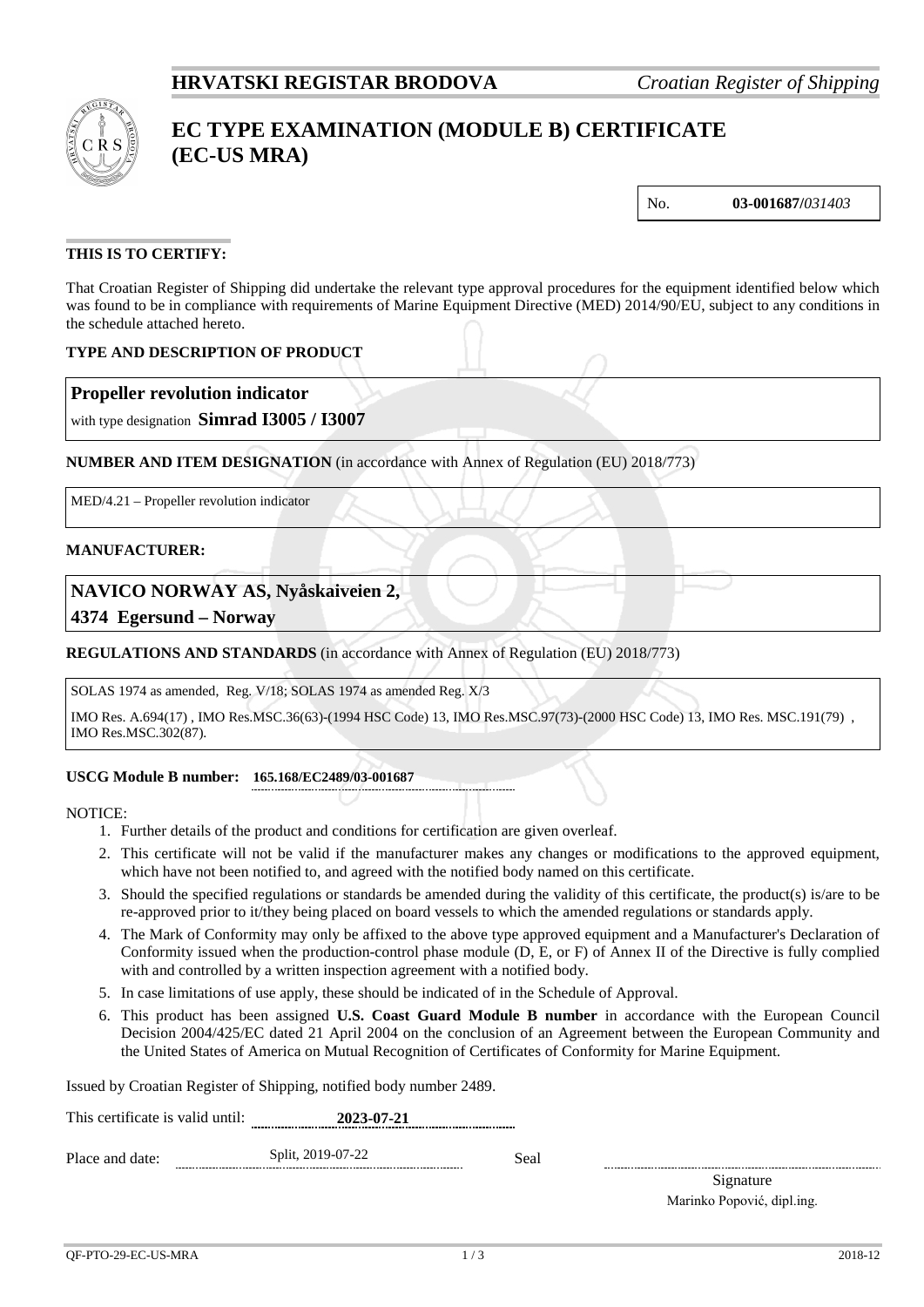# **THE SCHEDULE OF APPROVAL**

#### **1. PRODUCT DESCRIPTION**

| Simrad I3007/I3005 Propeller revolution indicator consists of the following components: |  |  |
|-----------------------------------------------------------------------------------------|--|--|
|                                                                                         |  |  |
|                                                                                         |  |  |

|    | Item name           | Description     | Part number   | SW ver.   | Location  |
|----|---------------------|-----------------|---------------|-----------|-----------|
|    | Display unit $-7"$  | <i>13007</i>    | 000-14126-001 | 1.0.x     | Protected |
| ,. | Display unit $-5$ " | <i>I3005</i>    | 000-14125-001 | 1.0.x     | Protected |
|    | <b>Junction Box</b> | <i>MX610JB</i>  | 000-11139-001 | 1.1.02.00 | Protected |
| 4. | <b>Junction Box</b> | <i>MX612.IB</i> | 000-10916-001 | 1.1.02.00 | Protected |

*Input information to the display unit may be:*

- *NMEA0183*
- *Analog (voltage, current, frequency)*
- *Digital*

### **2. APPLICATION/LIMITATION OF USE**

*System is to be installed in a protected environment. Simrad I3005/I3007 Propeller revolution indicators are tested for compliance with BAM requirements – IMO Res.MSC.302(87).*

### **3. DESIGN DRAWINGS AND SPECIFICATIONS**

*SIMRAD I3007 - Installation Guide, item number – 988-12391-001, SIMRAD I3005 - Installation Guide, item number – 988-12390-001, MX610 Junction Box - Installation Guide, item number – 988-12457-001, MX612 Junction Box - Installation Guide, item number – 988-12458-001,*

### **4. TYPE TEST RECORDS/LABORATORY RECOGNITION STATUS**

*Environmental testing – IEC 60945(2002) including Corrigendum 1(2008); Serial interface testing – IEC 61162-1(2016) & IEC 61162-2 (1998); NMEA 2000 standard – IEC61162-3(2008); Serial interface testing – IEC 61162-450 (2011), Lightweight Ethernet; Presentation of navigation information – IEC 62288 Ed.2 (2014-07); Performance testing – ISO 22554 Ed. 2 (2015); CRS letter of approval – 2064/TSE/VB/031380 dated 2019-07-22.*

#### **5. MATERIALS OR COMPONENTS REQUIRED TO BE TYPE APPROVED OR TYPE TESTED**

*This approval remains valid for subsequent minor software amendments, as allowed by the SW 1.0.x format (x=a numeral), where written details of any such modification have been submitted to and accepted by the approvals authority.*

### **6. OTHER MATERIALS AND/OR COMPONENT**

*There are several optional units – junction boxes for a more complex display interconnections, as stated in the product description table.* 

#### **7. PRODUCTION SURVEY REQUIREMENTS**

*The I3005/I3007 display indicator shall be supplied by 24VDC in accordance with Installation Manual.*

#### **8. ONBOARD INSTALLATION AND MAINTENANCE REQUIREMENTS**

*The installation on board shall be verified and tested according to Installation & Operation Manual.*